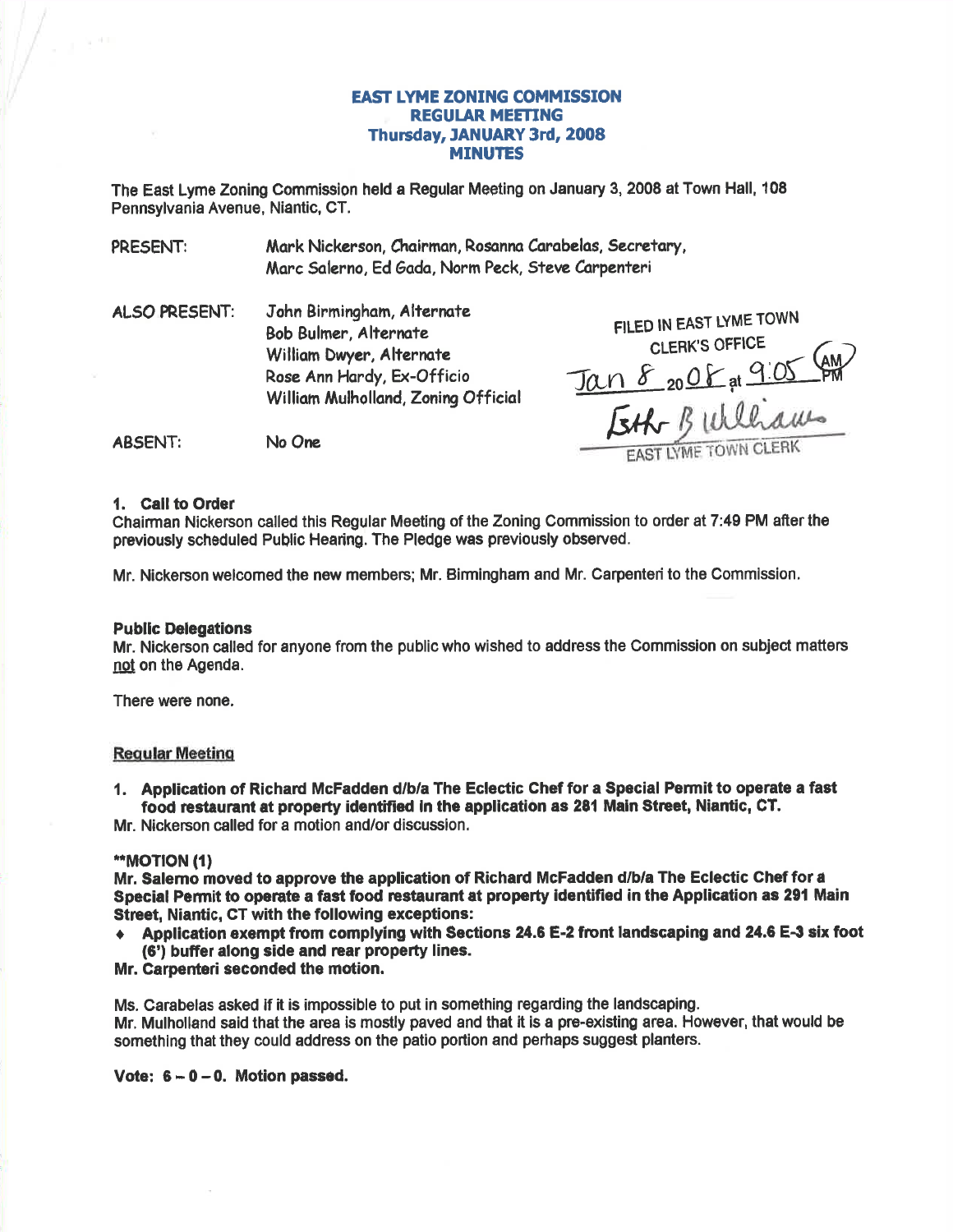2. Request of Gerwick-Mereen LLC for a waiver of Section 24.6-C "Sidewalks" for a property identified in the Application as 279 Boston Post Road, East Lyme, CT

Mr. Peck recused himself from discussion on this applicatlon and sat in the audience. Mr. Nickerson seated Mr. Bulmer, Alternate at the table for this discussion.

Donald Gerwick, PE, place of business 1020 Hartford Turnpike, Waterford said that this is the site of a new dental office for Dr. Robson, The site is very tight and is only 80'wide. lt is located to the west of lslanda Court on Boston Post Road. The site plan was approved by Mr. Mulholland and they have all of the elements except the sidewalk. There is a telephone pole that would fall partially where the sidewalk would be constructed. The site is 1000' west of any exlsting sidewalks on Boston Post Road so this would be a section of sidewalk that begins nowhere and ends nowhere, Dr. Robson has made a significant investment in this Town and has indicated that if sidewalks were to come to this area that he would be willing to put them in at that time.

Mr. Nickerson said that the issue from Mill Road is that there ls a tractor facility without a sidewalk and that there are many properties that have dirt paths that people utilize all the time. The dirt path ends at the boat launch and while this would, no doubt, create a sidewalk to nowhere, they need to decide how they are going to handle this regulation as they have it on the books and it cannot just continually be waived

Mr. Gerwick asked that they consider that the dental office is not the type of facility that will generate a lot of foot traffic and the fact that Dr. Robson has agreed to put in sidewalks should they get down to that area.

Mr. Niokorson askod Mr. Mulholland if that was something that could be done that way. Mr. Mulholland said that they are not sure how long it would be before sidewalks will get to that area and that long ago the determination was made that they did not want sidewalks to nowhere so there comes a time where they have to start doing sidewalks and stop waiving them.

Mr. Salemo, Ms. Carabelas and Mr. Nickerson agreed that they need to do this.

Mr, Bulmer said that he has been by that area quite frequently and that the students go to the lake and that as part of their crew training they have to run back to the school and without sidewalks there, they run in the road. Traffic has increased there and people walk all the time. He said that he feels that there should be a sidewalk there and that they should just get the ball rolling on putting them in.

Mr. Gerwick said that their points are well taken but said that he wished to note that most runners use the road even when there is a sidewalk available.

Mr. Gada asked where the on-site parking is located.

Mr. Gerwick pointed it out on the landscape plan for the site

Mr. Gada asked if a sidewqlk in the front would interfere with the handicap parking. Mr. Gerwlck said no.

Mr. Salemo asked about the anticipated opening date for this office and if it was a new business. Dr. Robson said that he expected to open in the summer and that he was moving from Flanders Four Comers to this location.

Mr. Gerwiok showed the Commissioners the architecture of the new building. The Commissioners were quite impressed with the design elevations.

\*\*MOT|ON (2)

 $-001$ 

Mr. Salemo moved to deny the request of Gerwick-Mereen LLC for a waiver of Section 24.6-C "Sidewalks" for a propefi identified in the application as 279 Boston Post Road, East Lyme, CT. Mr. Bulmer seconded the motion.

Vote:  $5-0-1$ . Motion passed. Abstained: Mr. Gada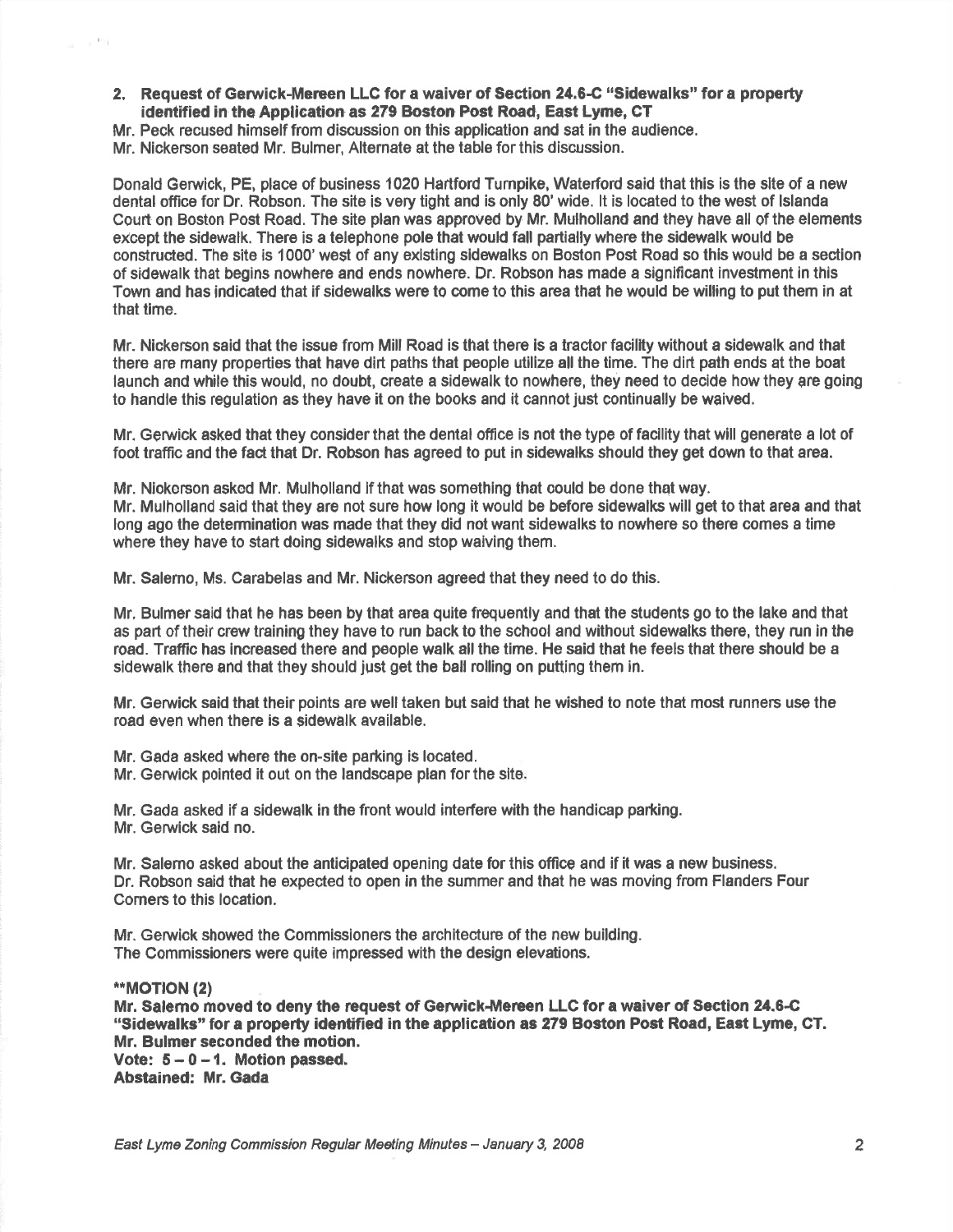Mr. Peck returned to the table and was seated and Mr, Bulmer retumed to the audience.

# 3. GAM Application of Bernstingle tor 20 Atlantic Street, Niantic, CT - (Grescent Beach) Repair of <sup>a</sup> **Seawall**

Mr. Nickerson called upon the applicant or their representative to present this \*

Kenneth Petrini, Engineer with DiOesare-Bentley Engineers, lnc. said that he is reprosenting the applicant. He submitted a site plan of the area dated 12/7/07 which was entered as **Exhibit A** and five (5) photos of the site taken in November 2007 which were entered as Exhibit B.

Mr. Mulholland noted to the Commission that the property is located in Crescent Beach and that they have their own Zoning so what they are looking at here is strictly the soil & eroslon for the seawall repair.

Mr. Petrini explained that this parcel and the seawall are located between Crescent Beach and McCook's Point and that it is a one-quarter acre site. They are here for the seawall as there was damage to it. The house predates 1938 and the seawall was there in 1942. The CAM report shows that there is no impact as there is an existing structure there and they are just repairing it. He said that they have also submitted the application information to the DEP for their input. He asked if they had any questions.

Mr. Salemo asked when this project is done how they will prevent the ssil from getting onto the beach. Mr. Petrini said that there is very little excavation to the wall as this is only a repair.

# \*\*MOTION (3)

Mr. Salemo moved to approve the CAM Application of Bernstingle for repair of an existing seawall at 20 Atlantic Street, Niantic, CT (Crescent Beach).

Ms. Carabelas seconded the motion.

Vote:  $6 - 0 - 0$ . Motion passed.

Mr. Salemo sald that this was approved beeause it is eonsistent with all of the applicable rules and measures will be taken to mitigate any adverse impacts.

4. Zoning Commlssion Budget 2008/2009 and Zoning Commission Fee Schedule

◆ Zoning Commission Budget for 2008-2009

Mr. Mulholland explained the budget noting that it is the same as it has been and that the salary increases would be determined by the Board of Selectmen at a later time.

Mr. Peck noted that he would not feol comfortable dlscussing a salary increase in front of the person that it was meant for.

Mr. Mulholland explained that ultimately it is the Board of Seledmen who determines the increase.

\*\*MOTION (4) Ms. Carabelas moved to approve the Zoning Commission budget for 2008-2009 in the amount of \$77,850 as proposed. Mr. Carpenteri seconded the motion. Vote:  $5 - 0 - 1$ . Motion passed. Abstained: Mr. Feck

#### ◆ Zoning Commission Fee Schedule

Mr. Mulholland passed out a copy of the fee schedule for Zoning with some proposed changes, He explained that he was asked by the First Selectman to review the fees that are being charged as they were last changed three to four years ago.

Mr. Salerno said that his concem is that to build a tool shed that it might cost \$1000 with a \$117 cost for permits which he finds outrageous beoause they want people to pull permits and to do things conectly and this type of fee for sueh a small item dlscourages them. He noted for lnstance that to do a large addition to <sup>a</sup> house of \$20,000 that it would only cost \$140 in permit fees versus the \$117 for a \$1000 toolshed.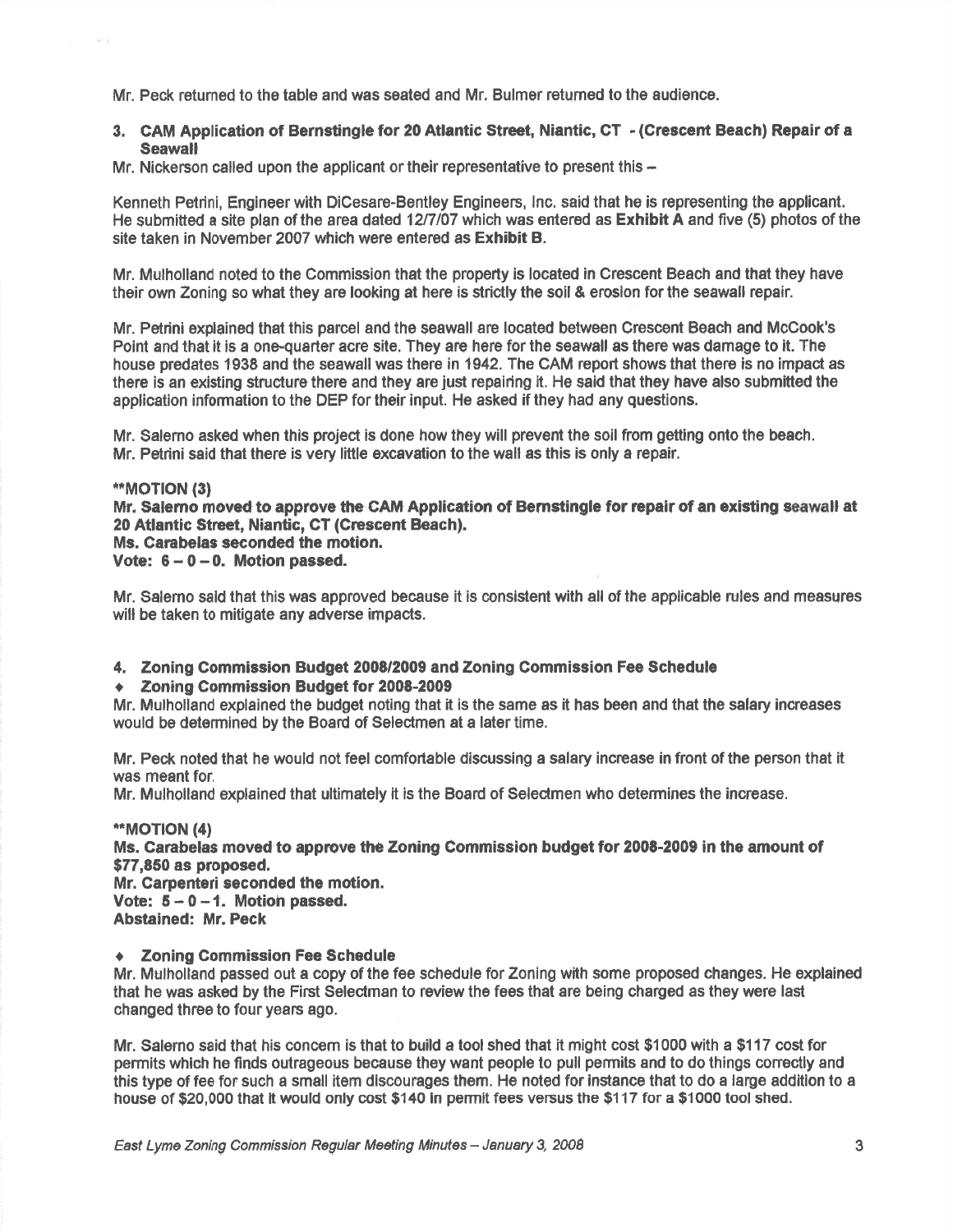Mr. Mulholland cautioned that they are only discussing the Zoning permit fee and not the Building permit fees which are a lot higher and figured in a different way. Plus, there is also the \$30 State fee that does not go away and gets charged on top of their local fee. He said that he looked at other Towns in the area and has found that they are fairly comparable in their fee structure. They could further break down their fees by size although the current structure seems to be pretty straightforward to follow and implement.

Mr. Carpenteri noted that in \$ection 3.9 that the \$100 going to \$400 seems a bit high,

Mr. Salemo and Ms, Carabelas suggested keeping the fees at the low end forthe small businesses versus the large type chain businesses.

Mr. Peck suggested that some research be done by obtaining the 2007 figures for each category so that they can look at it in that way to see what has been happening and how the income from the past year was distributed.

Mr. Nickerson asked if the consensus is to get more information on this and to revlsit it.

Ms. Hardy, Ex-Officio noted that there seems to be a big discrepancy between single family and mega commercial in that they have only a \$50 difference and that this does not seem fair,

Mr. Mulholland said that he could break this down further based upon square footage. Mr. Nlckerson said that thoy would tako thls up at their noxt mocting whon they had more information to review.

#### 5. Approval of Minutes - Regular Meeting of December 6, 2007

Mr. Nickerson called for discussion on, or corrections to the Regular Meeting Minutes of December 6, 2007,

# \*MOT|ON (5)

Mr. Peck moved to approve the Regulaf Meeting Minutes of December 0, 2007 of the Commission as presented,

Ms. Carabelas seconded the motion.

Ms. Carabelas asked as a general note that Ms. Bymes name be removed as she is no longer on the Commission.

Vote:  $5 - 0 - 1$ . Motion passed, Abstained: Mr. Gada

#### Old Eusiness

1. Stormwater

There was nothing new to report.

# 2. Subcommittee - Niantic Village - CB Zones (Mark Nickerson, Marc Salerno & Norm Peck) Mr. Nickerson said that they are working on this.

#### 3. By-Laws Subcommiftee (Mark Nickerson & Pamela Bymes)

Mr. Nickerson asked if they were ready to vote on these.

Mr. Carpenteri said that he has reviewed them and that he did not have any issues with them.

# \*MOT|ON (6)

Mr. Peck moved to adopt the Zoning Commission Bylaws as amended Ms. Carabelas seconded the motion. Vote: 6-0 - 0. Motion passed.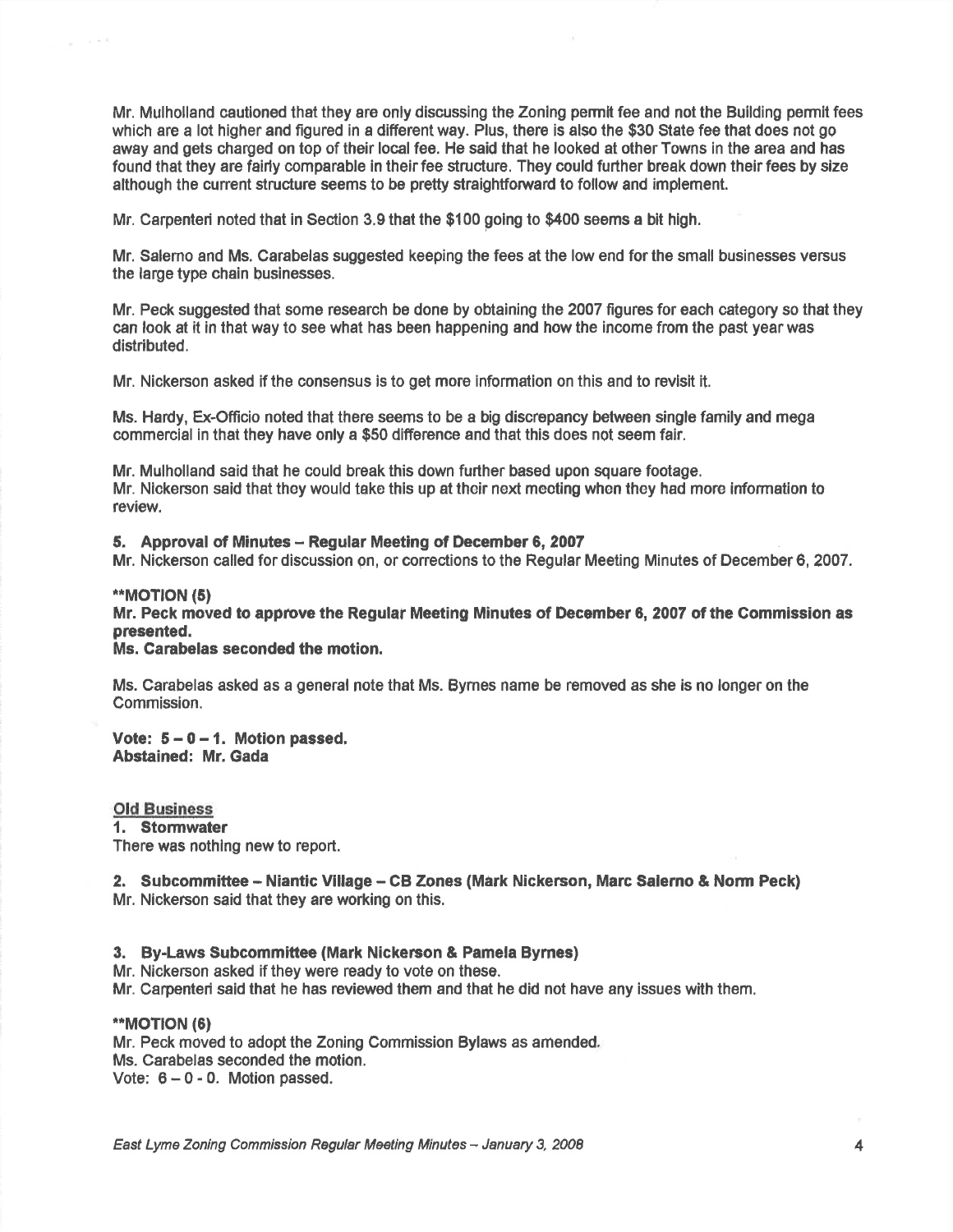# 4. Subcommittee - Adult Uses (Rosanna Carabelas)

Ms. Carabelas said that they were waiting on the Attorney for his review.

Mr. Mulholland said that it would be a two-pronged attack - by Town Ordinance and a Zoning Regulation so that they are compatible and enforceable.

# 5. Transitional Zones Subcommittee – (Marc Salerno & Norm Peck)

Mr. Salemo asked that this be added to the agenda.

# **New Business**

1. Application of Harry & Trifonas loginidis d/b/a Family Pizza for the renewal of a Special Permit for Outdoor Dining at 233 Main Street, Niantic.

Mr. Nickerson asked Mr. Mulholland to schedule this for Public Hearing.

2. Application of Kim Burrows, for Broadway Kids and Co., for a Special Permit to operate a private training facility, trade or technical school at 5 Freedom Way, Units D1-D4, Niantic.

Mr. Nickerson asked Mr. Mulholland to schedule this for Public Hearing.

# 3. Any other business on the floor, if any, by the maJority vote of the Commission.

Mr. Mulholland passed out information on Mlxed Use Development CA and CB zones suggosting <sup>a</sup> modification of the controls governing this in Section 25.5 by elimination of the restrictions to office and retail use. He noted that it has been talked about many times,

Mr. Salemo suggested pushing foruard with it noting that they already have a lot of apartments over retail established within the Town. He cited Midway Mall as an example.

Mr. Mulholland concuned and added that the units tend to be more affordable and with this change the marketplace would dictate and they might see more housing above retail.

# \*\*MOT|ON (7)

Mr. Peck moved that they schedule the Mixed Use Development CA and CB zones change for public hearing.

Mr, Salemo seconded the motion. Vote:  $6-0-0$ . Motion passed.

# 4. Zoning Official

Mr. Mulholland reminded the Commission that they have the Gateway application coming up and that they have an aggressive schedule.

Mr, Nickerson asked that they also have the person who will do a presentation on the economic impact of the Gateway at that meeting so that the information can all be presented the same evening. Mr. Mulholland said that a person has been engaged to do this and that he is not sure if he can get this done in the two weeks time however he is in discussion with them.

Mr. Nickerson and Mr. Mulholland said that they would work together on the scheduling.

# 5. Gomments from Ex-Ofricio

Ms. Hardy said that the Board of Selectmen has been busy with appointments and that she did not have anything to report.

# 6. Gomments from Zoning Gommission liaison to Planning Commission

Mr. Bowers was present. There were no comments.

# 7. Comments from Chairman

Mr. Nickerson said that he did not have anything further to report.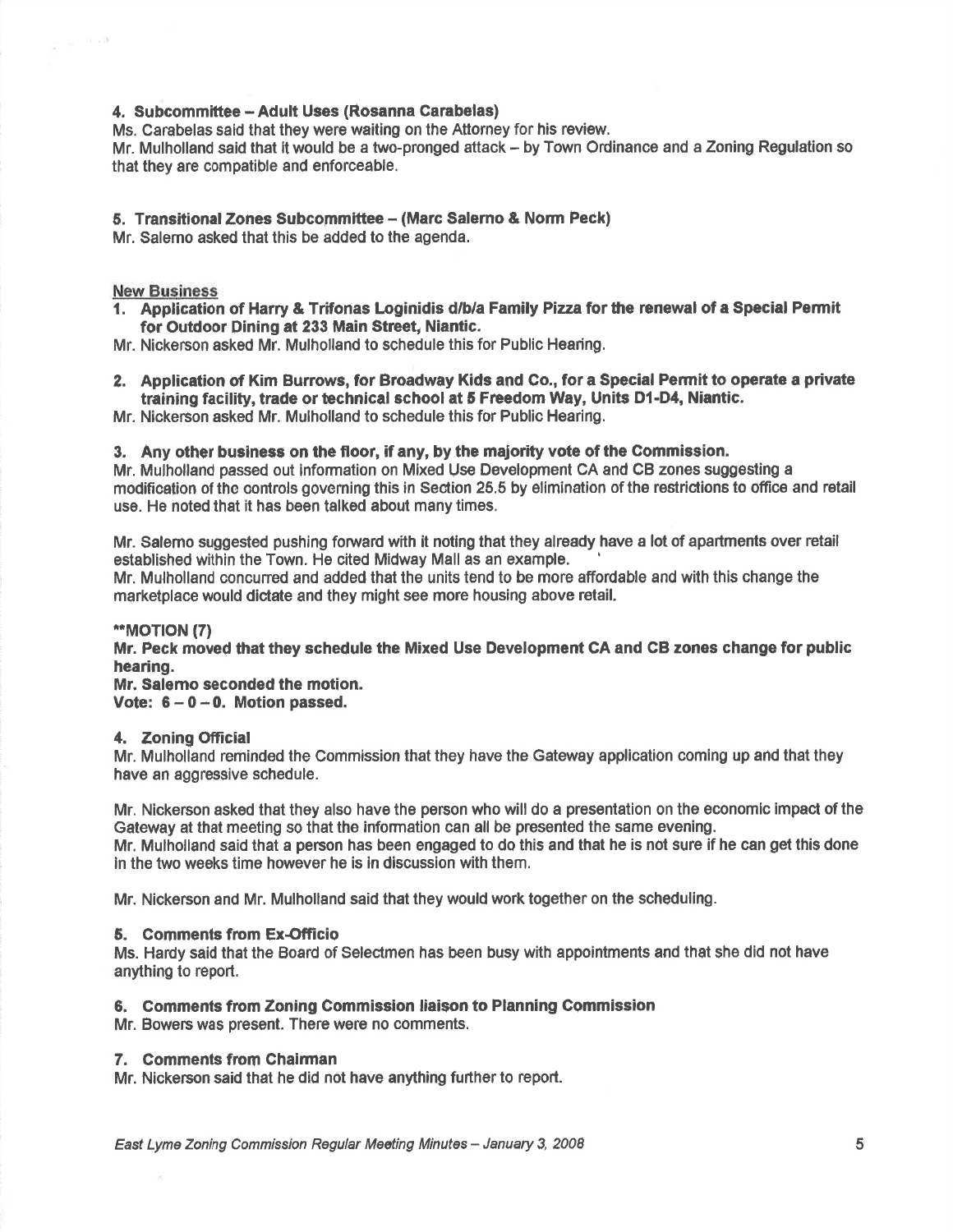# 8. Adjournment

# \*\*MOTION (8)

 $\epsilon \propto \tilde{r}$ 

Mr. Gada moved to adjourn this Regular Meeting of the East Lyme Zoning Commission at 9:30 PM. Mr. Salemo seconded the motion. Vote:  $6 - 0 - 0$ . Motion passed.

Respectfully submitted,

Karen Zmitruk, Recording Secretary